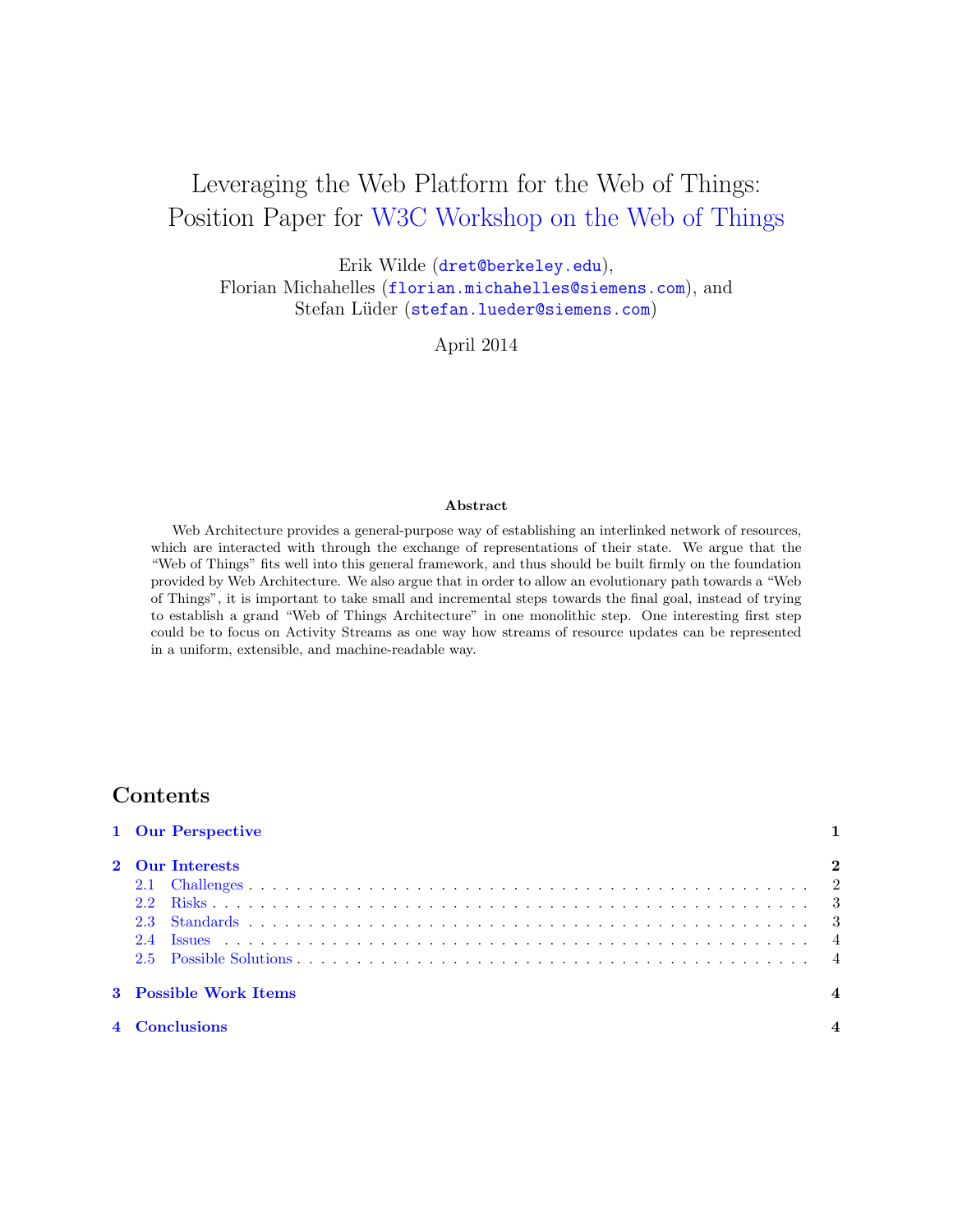## <span id="page-1-0"></span>1 Our Perspective

For the "Web of Things" to become a global reality, there needs to be an open, modular, extensible, and flexible set of technologies that are in line with the Architecture of the World Wide Web [\[10\]](#page-5-0), and can be used as a platform to build on. As a result, this platform should be a RESTful SOA, so that it can be easily extended, and decentralized applications can be built on top of it.

For a while, it looked as if Atom [\[16\]](#page-5-0) might grow into a good foundation, and there was an active community and a dynamic and rapidly evolving landscape of Atom-related technologies.<sup>1</sup> However, the ascent of JSON and the fact that all Atom-related technologies were XML-based meant that regardless of its utility, Atom's popularity declined. By now it seems that feeds are on the decline in general, both as machine-readable services provided by Web sites, as well as a foundation for SOA designs.

Given the realities of Atom's decline, it seems that something JSON-based might replace Atom, so that the same kind of capabilities can be exposed, but based on a more popular metamodel. We believe that Activity Streams may grow into such a foundation. Some [submissions](http://www.w3.org/2013/socialweb/attend.html) for W3C's 2013 Workshop on Social Standards<sup>2</sup> specifically mentioned Activity Streams and generally the fact the social standards should support M2M scenarios, and provide a solid foundation for BI platforms and other SOA scenarios.

Building on a number of years of experience with organizing the successful Web of Things (WoT) workshop series  $[6, 7, 13, 14]$  $[6, 7, 13, 14]$  $[6, 7, 13, 14]$  $[6, 7, 13, 14]$  $[6, 7, 13, 14]$  $[6, 7, 13, 14]$  $[6, 7, 13, 14]$  (held in conjunction with a variety of conferences), it seems that there is a lot of interest and a substantial community that is committed to using the Web platform for new and challenging scenarios. Specifically, there seems to be a difference in perspective between the *Internet of Things (IoT)* community, and the Web of Things (WoT) community, even though both terms probably by now have become buzzwords and as such are increasingly used as marketing rather than technical terms. But still, we claim that there is a difference, and that this difference matters:

- Internet of Things  $(IoT)$ : The main goal is to establish connectivity, often taking into account the specific constraints of embedded systems, such as limited computing power or connectivity. Typical examples of activities in this space are 6LoWPAN [\[11\]](#page-5-0) or CoAP [\[19\]](#page-5-0). The focus of typical IoT activities is on establishing connectivity at a certain protocol level.
- Web of Things (WoT): The main goal is to use Web Architecture to interlink resources such as sensors and actuators with other Web resources. Connectivity is out of scope: whether a sensor is directly connected via IoT, or instead is available through a gateway with some proprietary connection behind it does not matter, as long as it has a URI, a representation, and exposes its relations and interactions via hypermedia. The focus on typical WoT activities is on establishing a platform for building Web-level applications.

Our perspective is that it would be a timely and useful endeavor to take typical scenarios from the Web of Things, and "test" the current landscape of available technologies against them. Which problems can be solved based on existing technologies, which solutions might benefit from well-defined design patterns and best practices, and in which cases may new technologies be required to get to truly open solutions? Possible scenarios might include (but should be limited to):

- *Environmental Scenarios:* In scenarios from agriculture to water management, it becomes increasingly clear that resources can be utilized more responsibly when assisted by advanced planning, monitoring, and resource allocation methods.
- Building Automation: While the computerization of commercial buildings is a reality, it currently is rather closed, and not easily connected across building boundaries, or with private homes. Energy consumption of buildings can be better optimized the smarter they get, and that also means the more openly connected they get.
- Healthcare Settings: Hospital IT is a reality today, but like building automation mostly based on closed architectures. Increasingly, information should be shared by local practitioners as well as by patients themselves (using wearables to collect data), and this more heterogenous landscape of services and devices will need new architectural approaches.

<sup>1</sup><http://dret.typepad.com/dretblog/atom-landscape.html>  $^{2}$ <http://www.w3.org/2013/socialweb/>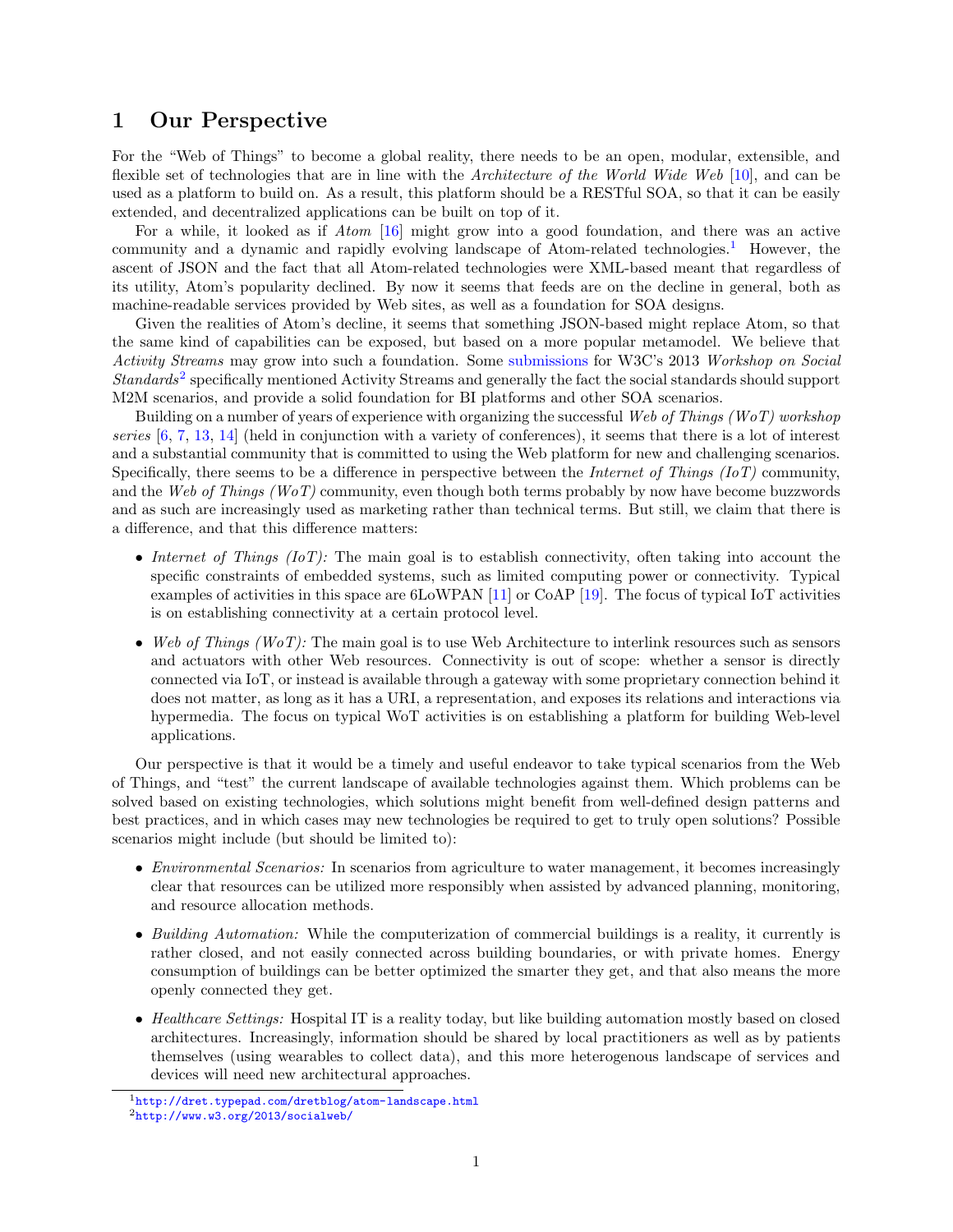<span id="page-2-0"></span>• Urban Environments: Urban areas are densely populated with people as well as with services and devices, providing information from sources as diverse as restaurants, public transport, traffic sensors, and air/water quality. The more easily this information can be used and recombined, the easier it will be to improve the quality of life in cities by helping people to make smarter decisions.

The more all of these scenarios can be built on the same foundations, the easier it will be for those visions to become reality, and for innovation to cut across those scenarios and start combining things and services in ways that would have been impossible to predict.

Siemens as one of the major global players in many of the above scenarios has a substantial interest in understanding long-term trends and customer needs and requirements. An open design facilitates both a more loosely coupled and agile internal development, and satisfies the openness and flexibility of solutions that customers increasingly demand.

In a variety of "Web of Things" scenarios (such as industry automation, smart buildings, smart grid, healthcare, and transportation), an important goal is to both participate in and contribute to the ongoing evolution of the Web as a connective fabric that connects more and more aspects of modern life.

## 2 Our Interests

For a major player in a variety of IT-intensive scenarios, it is important to participate in and contribute to the advancement of these fields. In sectors such as building automation and healthcare IT it is clear that the landscape is changing. What used to be complex but relatively closed and controlled systems, increasingly need to be ecosystems designed for openness, flexibility, and agility.

Another relevant aspect is that Web Architecture facilitates openness, but does not require it. This means that if for business reasons it is decided that some system should not provide complete openness, Web Architecture will still provide many advantages as a way to design and build systems. It promotes ecosystems that make it easier to evolve and extend existing systems, and thus also provides an excellent foundation for internal architecture.

Our goal is to help develop the vision and a path for the "Web of Things". We believe that this can be partly done with promoting best practices and design patterns, but that in some cases there also may be a need for additional standards.

For example, streaming of continuously updated data is a common use case in "Web of Things" scenarios. Currently, a variety of protocols better suited than the request/response model of  $\operatorname{HTTP}/1.1$  [\[3\]](#page-5-0) can be used to support such as scenario, for example protocols such as  $MQ$  Telemetry Transport (MQTT) [\[12\]](#page-5-0), Extensible Messaging and Presence Protocol (XMPP) [\[18\]](#page-5-0), WebSocket [\[2\]](#page-5-0), HTTP/2 [\[1\]](#page-4-0), PubSubHubbub [\[5\]](#page-5-0), or Server-Sent Events [\[8\]](#page-5-0). Furthermore, in addition to those streaming protocols, it may be interesting to have standard subscription mechanisms, and maybe even filtering, so that clients have a way to subscribe to their preferred subset of resource state changes. It would be good for those scenarios to be described in detail, so that implementers can either simply follow prescribed design patterns, or maybe additional specifications can help to increase interoperability.

We hope that this workshop will result in the formation of an activity and/or a working group, and we expect this working group to have a critical impact on the evolution and adoption of the "Web of Things".

#### 2.1 Challenges

One of the challenges for a "Web of Things" activity will be to decide which issues to tackle in which sequence. Given the overall constraints of Web Architecture and Representational State Transfer (REST) [\[4\]](#page-5-0) as the underlying architectural style, many problems could be tackled well within the boundaries of existing standards. Designing new media types in many cases may already cover quite a bit of ground.

However, it may be the case that certain areas are rife for consensus, and should be tackled first. One possible example is the case of Activity Streams mentioned above. [Atom failed after a promising start](http://dret.typepad.com/dretblog/2009/05/atoms-future-as-a-generalpurpose-format.html) because it was built on a foundation that saw a heavy decline in popularity (XML). With the gap left by Atom, it seems that both the lessons learned, and the scenarios, may warrant to give the idea another chance, this time on a more modern foundation.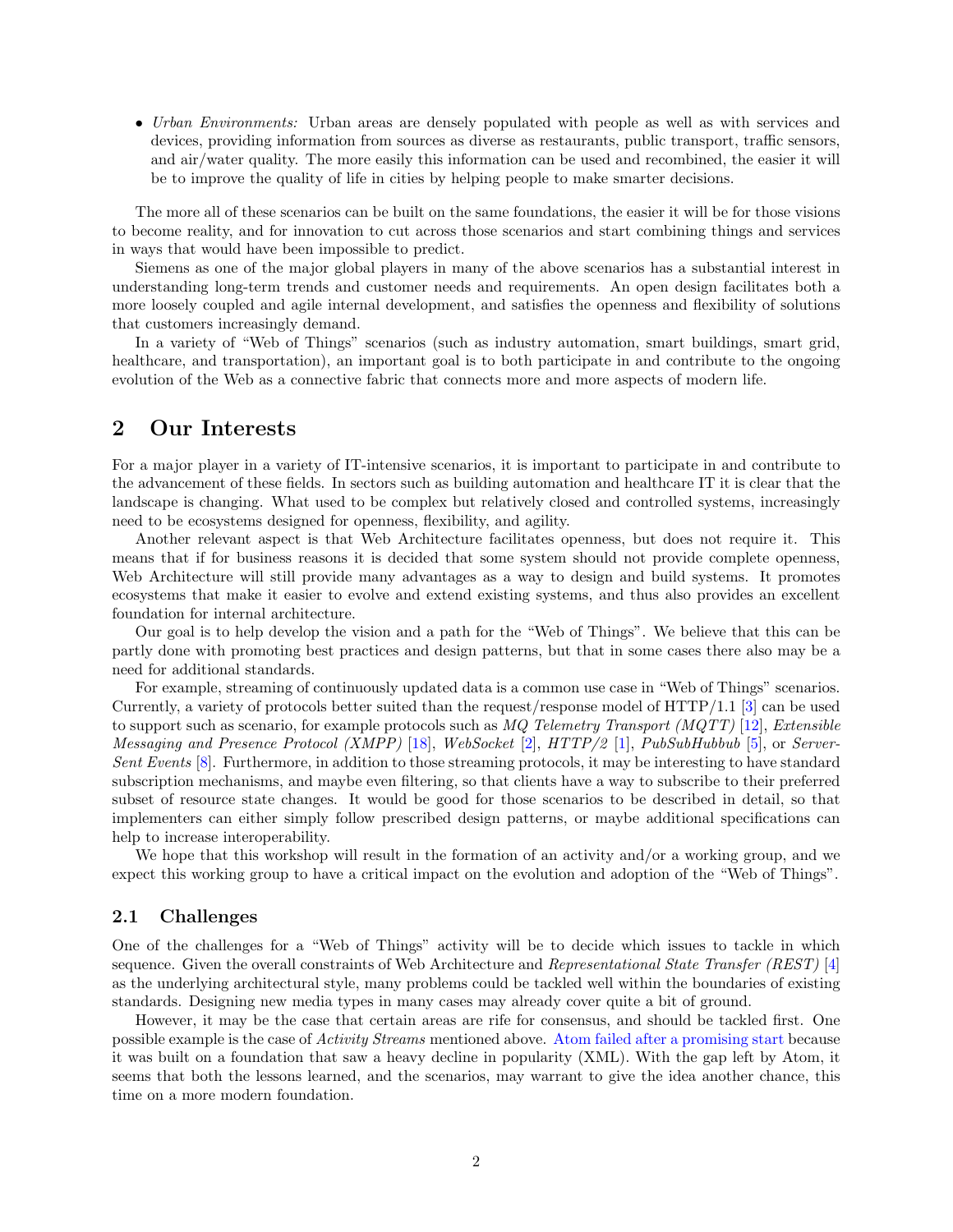<span id="page-3-0"></span>Apart from designing the general interaction fabric, another challenge might be to resist the urge to create too many and too specific models. Learning from the Web itself may be an interesting lesson here: There is one very generic model that has no domain-specific facilities other than basic relations and interaction patterns. Everything else then can develop within this generic framework. It may be the case that the same pattern should be applied here: provide very generic and extensible models that provide support for basic interaction patterns, and then see how these are applied in real-world scenarios.

Another challenge might be the lack of registries. In the IETF, a common and successful specification design pattern has been to decouple protocols and protocol field values. IANA runs many registries, many of them on network layers underneath the Web, but over the past several years, an increasing number of Weblevel standards have established their own registries.<sup>3</sup> Depending on the kind of developments happening in the "Web of Things" space, it might make sense to create a framework for establishing, maintaining, and publishing registries at the W3C.

#### 2.2 Risks

The biggest risk in this space might be to try to solve too many problems at the same time, and/or with the same specification. The Internet and the Web thrive because they are ecosystems, where certain foundations can grow and develop because they are useful and popular, while others will remain unused and disappear if there proves to be little demand. Following this pattern of small and independent components will help the "Web of Things" to evolve in the same way as the Web itself, where apart from the very basic specifications for URIs, HTTP, and HTML, pretty much every other component has seen some competition over the years.

Using the mechanisms of loose coupling [\[17\]](#page-5-0) and media types, this risk can be mitigating by allowing runtime negotiation. Using the mechanism of registries, some basic agreements can be hard-coded into a specification, while there still is room to add more consensus-based agreements later on. The main risk here is to create something that is too monolithic and static, and in particular in a space with as much momentum as the "Web of Things", this could result in an architecture that would not be able to keep up with the rapidly changing field.

One additional risk is the development of domain vocabularies. W3C should probably not get into the business of developing domain vocabularies. Instead, it should focus on the framework within which domain experts then can develop and use their vocabularies. It is then up to communities interested in certain domains to either create standards or informal documents which allow them to use the vocabulary that they need for their scenarios.

#### 2.3 Standards

As outlined in the previous two sections, the main challenge and associated risks will be to make sure that only core aspects are tackled in standards work. For example, W3C's nascent Social Web Working Group<sup>4</sup> will probably have the development of a stable Activity Streams  $[20]$ <sup>5</sup> specification as one of its core deliverables, and possible work in the "Web of Things" space should probably follow their work, and make contributions (or define extensions) where necessary. Activity Streams and related specification such as Action Handlers [\[21\]](#page-5-0) might be the interaction fabric that will be one of the enablers for a global "Web of Things".

In the space of standards work, it might also be beneficial to analyze and describe related work, such as the OPC Unified Architecture (OPC UA) [\[9\]](#page-5-0). In many cases, these architectures might have some overlap with a more open and modular "Web of Things" architecture. It would help standardization work a lot to make these overlaps explicit, so that specific communities that already use domain-specific standards have an easier way to understand how they relate.

<sup>&</sup>lt;sup>3</sup>One popular example is Web Linking [\[15\]](#page-5-0) and its associated registry of well-known link relation values at [http://www.](http://www.iana.org/assignments/link-relations/link-relations.xhtml) [iana.org/assignments/link-relations/link-relations.xhtml](http://www.iana.org/assignments/link-relations/link-relations.xhtml).

<sup>4</sup><http://www.w3.org/2013/socialweb/social-wg-charter.html>

<sup>5</sup>While the last currently available public draft is an IETF track document, the upcoming Social Web Working Group will result in this specification getting onto the W3C track.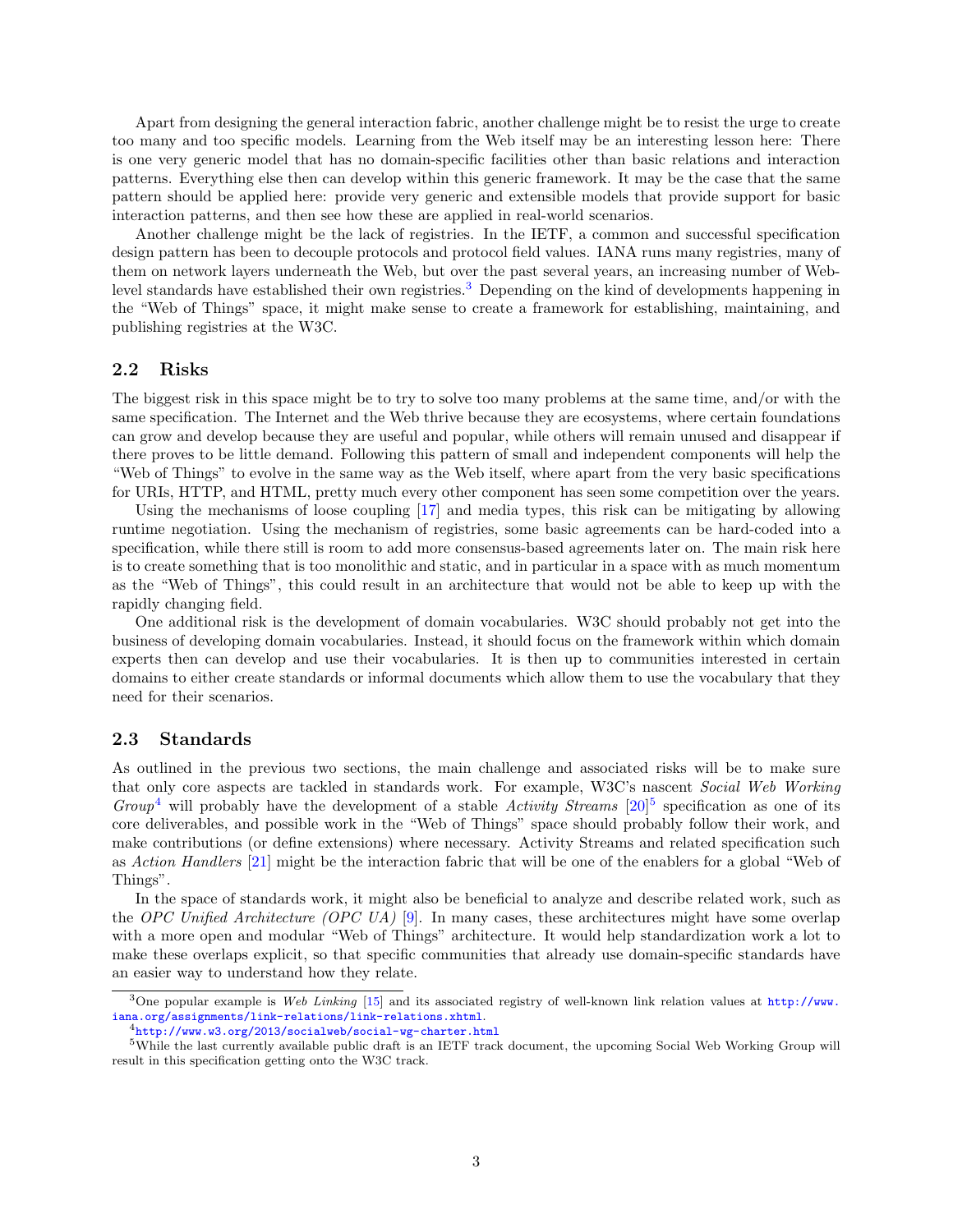#### <span id="page-4-0"></span>2.4 Issues

We believe that the main issue to be tackled first is the interaction fabric. This may be based on Activity Streams, but it also may need additional features such as discovery, configuration, subscription management, push models, filtering languages, and aggregation models. If and how all of these issues are tackled in the context of a possible working group remains to be seen, and will mostly depend on interested parties, and the scenarios that they contribute.

#### 2.5 Possible Solutions

Like the Web itself, the "Web of Things" is not something that is invented or created; it is a vision of a Web that's a friendlier place for things to be in. For this vision to become a reality, we believe that it is necessary to focus on evolving the existing Web in the same evolutionary and loosely coupled way as the Web has evolved so far. There is quite a bit to learn from the existing [Atom landscape,](http://dret.typepad.com/dretblog/atom-landscape.html) which probably should be used as a valuable starting point of a collection of solutions that were created in response to real problems. Activity Streams may follow a similar evolutionary path.

In addition to this basic interaction fabric, it may be time to approach the "push problem" more aggressively than so far. It is possible to approach this problem in ways that are in line with REST and Web Architecture, but so far there has not been a single answer that developers can safely use. There are a variety of potential candidate protocols, and there also is an existing collection of proprietary push services for mobile platforms.<sup>6</sup> It may be time for the Web platform to include an answer to this problem, so that developers as well as tools can develop applications involving push interactions more robustly.

It may not even be necessary for the W3C to step in and define or refine one of the existing protocols (as briefly discussed in Section [2\)](#page-2-0). But it may be interesting to look at ways how resources can advertise their push capabilities, so that there is a robust way how push capabilities can be detected, and how, if there is a match in protocol support, clients can subscribe to such a push mechanisms.

## 3 Possible Work Items

As outlined in the previous section, depending on scenarios and interests, there are a variety of possible work items in the "Web of Things" space. One of the unique strengths of the W3C's workshop model is that their high visibility allows to gauge the interest of the global community. Based on the participation and position papers at the workshop, it will be possible to create a roadmap for possible work items, based on the scenarios of the participants, and the gaps they perceive in terms of guidance or standards.

### 4 Conclusions

It seems that 2014 is becoming the year of the "Internet of Things" and the "Web of Things". As these terms enter mainstream media, they also become buzzwords and their meaning becomes increasingly fuzzy. However, the building momentum makes this a very good moment in time to collect community feedback about perceived gaps and shortcomings of the current Web landscape. It seems that the "Web of Things" momentum may even warrant the creating of a new [activity,](http://www.w3.org/2005/10/Process-20051014/activities.html) which could then coordinate various [working](http://www.w3.org/2005/10/Process-20051014/groups.html) [groups](http://www.w3.org/2005/10/Process-20051014/groups.html) focusing on specific issues such as the general interaction model, or how to use push on the Web. Whatever the result of the workshop will be, we are sure that now is a good time to address the "Web of Things" topic at the W3C, and it is very likely that whatever the result will be, it will extend the Web to be more inclusive than ever before.

## References

[1] Mike Belshe, Roberto Peon, and Martin Thomson. Hypertext Transfer Protocol Version 2. Internet Draft draft-ietf-httpbis-http2, April 2014.

<sup>&</sup>lt;sup>6</sup>Examples for these services include iOS's Apple Push Notifications (APN) and Android's Google Cloud Messaging (GCM).